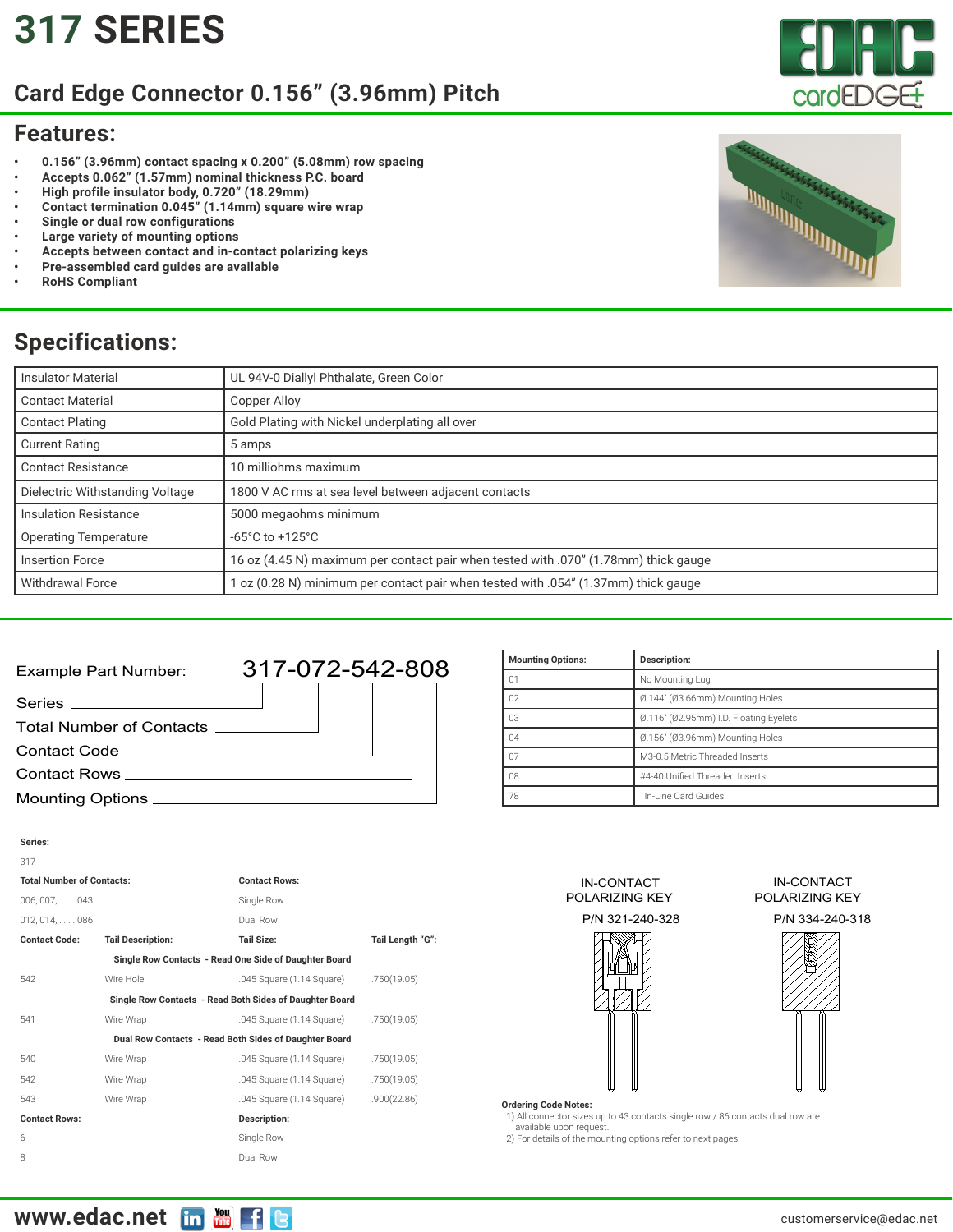## **[317](https://edac.net/series/317) SERIES**







#### CONNECTOR MOUNTING PATTERN PANEL MOUNT CUT OUT

### RECOMMENDED DAUGHTER BOARD

| <b>NUMBER OF CONTACTS</b> |        | "А"   |        | "B"   |        | "C"   |        | "D"   |        | "E"   |        |
|---------------------------|--------|-------|--------|-------|--------|-------|--------|-------|--------|-------|--------|
| Single                    | Double | Inch  | mm     | Inch  | mm     | Inch  | mm     | Inch  | mm     | Inch  | mm     |
| 6                         | 12     | 1.830 | 46.48  | 1.539 | 39.09  | 1.220 | 30.99  | 1.100 | 27.94  | 0.780 | 19.81  |
| 10                        | 20     | 2.454 | 62.33  | 2.163 | 54.94  | 1.844 | 46.84  | 1.724 | 43.79  | 1.404 | 35.66  |
| 15                        | 30     | 3.234 | 82.14  | 2.943 | 74.75  | 2.624 | 66.65  | 2.504 | 63.60  | 2.184 | 55.47  |
| 18                        | 36     | 3.702 | 94.03  | 3.411 | 86.64  | 3.092 | 78.54  | 2.972 | 75.49  | 2.652 | 67.36  |
| 22                        | 44     | 4.326 | 109.88 | 4.035 | 102.49 | 3.716 | 94.39  | 3.596 | 91.34  | 3.276 | 83.21  |
| 25                        | 50     | 4.794 | 121.77 | 4.503 | 114.38 | 4.184 | 106.27 | 4.064 | 103.23 | 3.744 | 95.10  |
| 28                        | 56     | 5.262 | 133.65 | 4.971 | 126.26 | 4.652 | 118.16 | 4.532 | 115.11 | 4.212 | 106.98 |
| 30                        | 60     | 5.574 | 141.58 | 5.283 | 134.19 | 4.964 | 126.09 | 4.844 | 123.04 | 4.524 | 114.91 |
| 36                        | 72     | 6.510 | 165.35 | 6.219 | 157.96 | 5.900 | 149.86 | 5.780 | 146.81 | 5.460 | 138.68 |
| 43                        | 86     | 7.602 | 193.09 | 7.311 | 185.70 | 6.992 | 177.60 | 6.872 | 174.55 | 6.552 | 166.42 |